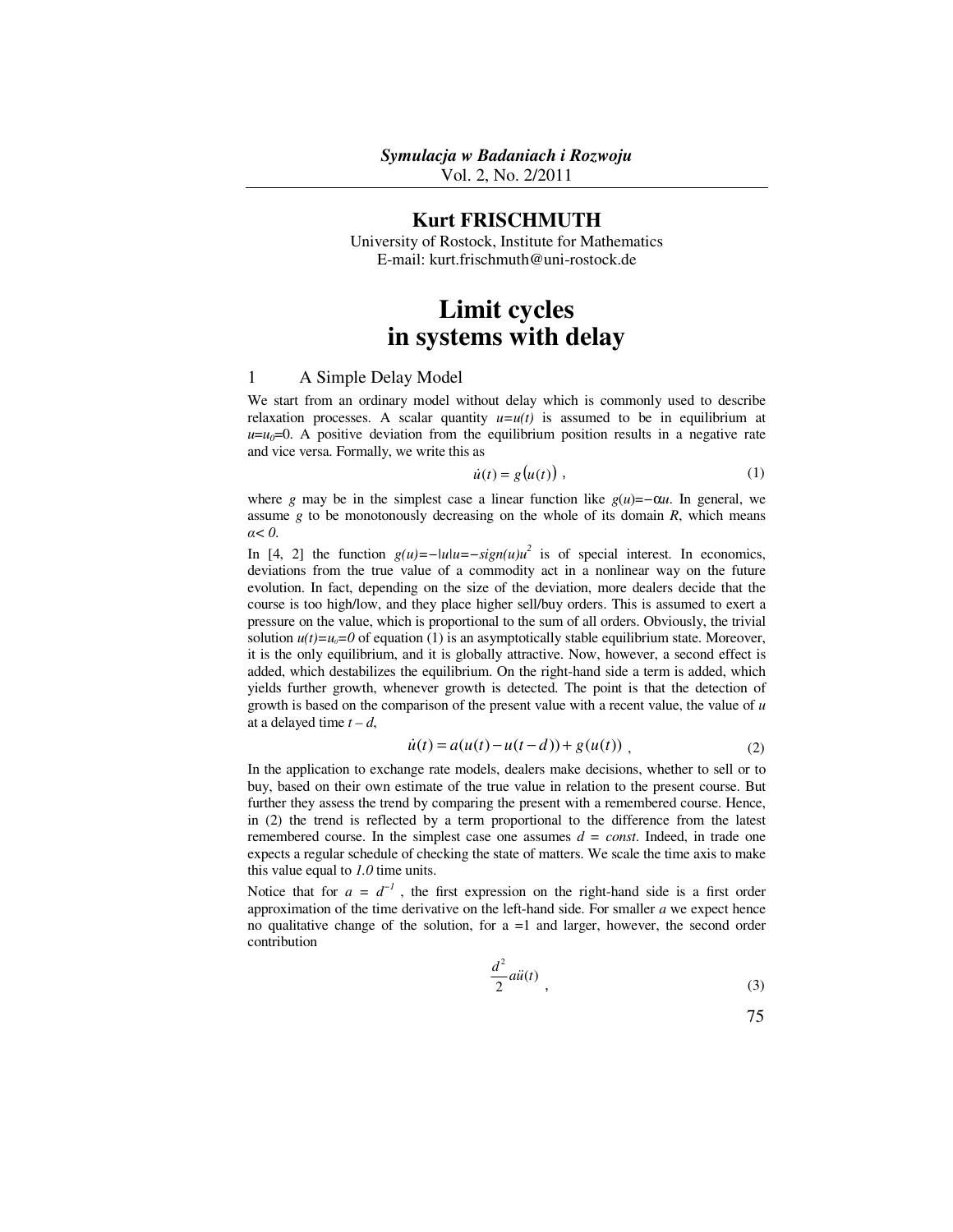begins to play a decisive role. In fact, using Taylor formula of second order as an approximation of the delayed value  $u(t-d) = u(t-1) \approx u(t) - \dot{u}(t) + \frac{1}{2} \ddot{u}(t)$  $u(t-d) = u(t-1) \approx u(t) - \dot{u}(t) + \frac{1}{2}\ddot{u}(t)$ , the behavior is now more like that of the equation

$$
0 = -\frac{a}{2}\ddot{u}(t) + (a-1)\dot{u}(t) + g(u(t))
$$
\n(4)

For  $a = d =1$  and in the case of a linear function  $g(u) = -u$  this will be

$$
0 = \ddot{u}(t) + 2u(t) \tag{5}
$$

which leads to harmonic oscillations, while for  $a > 1$  the amplitude will grow exponentially, starting from any small vicinity of  $u_0 = 0$ . Hence, in fact, for  $a \ge 1$  the zero solution becomes unstable. For over-linear functions *g*, however, the growth is limited, and solutions finally tend to a limit cycle. In more advanced models, the delay  $d \ge 0$  is allowed to be variable in the form

$$
d=d(u)\,,\tag{6}
$$

with the only assumption of scaling, continuity and monotonicity, i.e., farther deviations from equilibrium result in shorter intervals, in which the course is checked,

$$
d(0)=1\tag{7}
$$

$$
0 \le u_1 \le u_2 \Rightarrow d(0) \ge d(u_1) \ge d(u_2) \ge 0 , \qquad (8)
$$

$$
0 \ge u_1 \ge u_2 \Rightarrow d(0) \ge d(u_1) \ge d(u_2) \ge 0 \tag{9}
$$

Now, the form of the evolution equation of the dynamical delay model is

$$
\dot{u}(t) = a(u(t) - u(t - d(u(t)))) + g(u(t)) , \qquad (10)
$$

where we deliberately did not divide the difference term by the delay. This way we reflect the 'psychological' element of the traders' activity. Whenever larger deviations from the expected (zero) value of the course appear, dealers become (in their average) more and more nervous and look in shorter and shorter intervals for changes. In an academic version, this is reflected by the function

$$
d(u) = \exp(-cu^2) \tag{11}
$$

Of course, a nonsymmetric behavior for positive/negative deviations could be expected as well. Analytical studies so far are restricted to a dependence of the delay on *|u|*, further the functions *g* and *d* have to be such that  $t - d(u(t))$  be always increasing. Sufficient conditions have been given in [1]. There it is also shown that for  $a \leq 1$  the trivial solution is stable. For  $a > 1$  the equilibrium becomes unstable, a stable limit cycle appears. In this paper, however, we will not study the analytical properties of models like (10). Instead, we will calculate numerical solutions to initial value problems and study their behavior. In particular, we will show the difference between the constant and variable delay cases for some chosen delay functions. The numerical approach is not limited by the strong conditions imposed in [1]. The appearance of attracting limit cycles is independent of *d* being constant or not. The size and shape of cycles, however, turns out to differ considerably for both cases.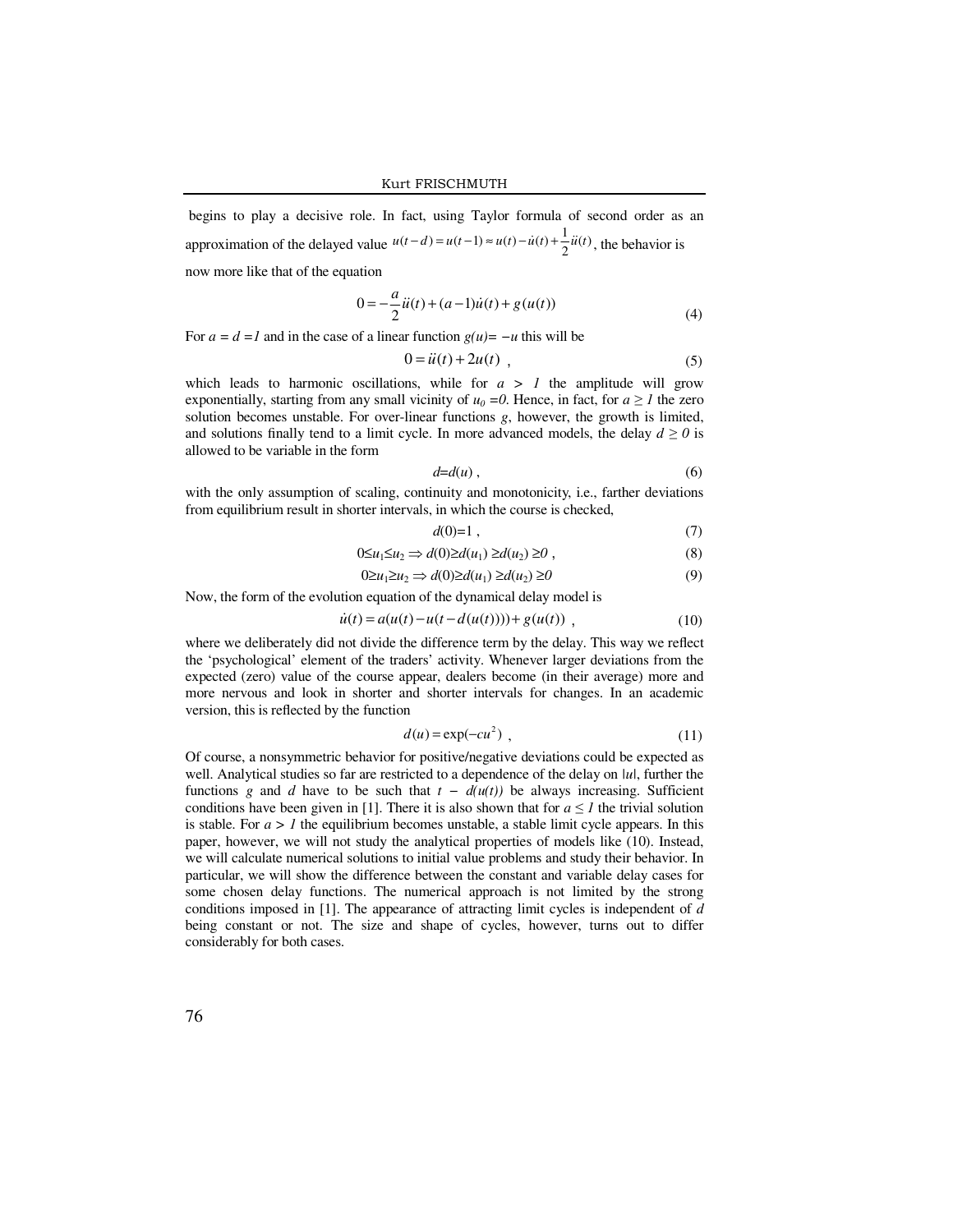## 2 Simulation

In models with delay the state of the system is represented by at least a certain segment of the history of the considered quantity. The state space is hence not finite dimensional, even if the temporal evolution of a single scalar value is studied. As a consequence, initial condition and the state of the system are represented in computer simulations as a vector of nodal values of the recent history of the studied quantity. In the present case, the delay is bounded by its value for the trivial state, which after scaling is set to be equal to *1*. Given a model with constant delay, it is possible to use a constant sampling rate, which is an integer fraction of the delay, and thus only nodal values of *u* are needed to evaluate the rate of change  $\dot{u}(t)$ . At each time step, the actual value of *u* is updated according to its rate of change, while the history is updated by a simple index shift. Thus the history runs through its domain like a wave in a convection problem. In the variable delay case, however, interpolation between nodal points becomes necessary. For the present application, we implemented a linear spline approximation for the evaluation of the rate. The calculation of the next value of u, i.e. for the approximation of  $u(t + \Delta t)$ , we implemented several explicit methods, like Euler, Euler-Heun, classical Runge-Kutta and Dormand-Prince methods. With stepsizes like *∆t =0.001*, all mentioned procedures give acceptable results. However, the higher order methods of Runge-Kutta type give a much better resolution of the details in phases of sudden change, such as e.g. in Fig. 5. This is decisive in the variable delay case. For many reasons, amongst others to avoid licence problems and to allow GUI controlled animation, we chose java as the environment for the implementation. A screenshot of an animation is shown in Fig. 1. For comparison and verification, we solved identical initial-value problems using matlab's *ddesd* routine for differential systems with delay. Results were the same up to the assumed error margin. We remark that, in general, a simulation tool has to serve several purposes.



- *Fig. 1. Screenshot of java simulation tool. On the horizontal axis the last time unit is presented, the marker at the right end shows the present state, the other one indicates the delay and the delayed value.*
- *Rys. 1. Zrzut z ekranu z aplikacji javy. Na osi odciętych przedstawiono ostatni jednostkowy przedział czasu, znak na prawym końcu wskazuje stan aktualny, drugi zaś pokazuje opóźnienie i stan poprzedni.*

One wants an interactive GUI control over animation, and at the same time a systematic manipulation of model parameters in order to perform studies of parameter sensitivity. Preferably, the first requirement should not be delayed by the second. In the simulation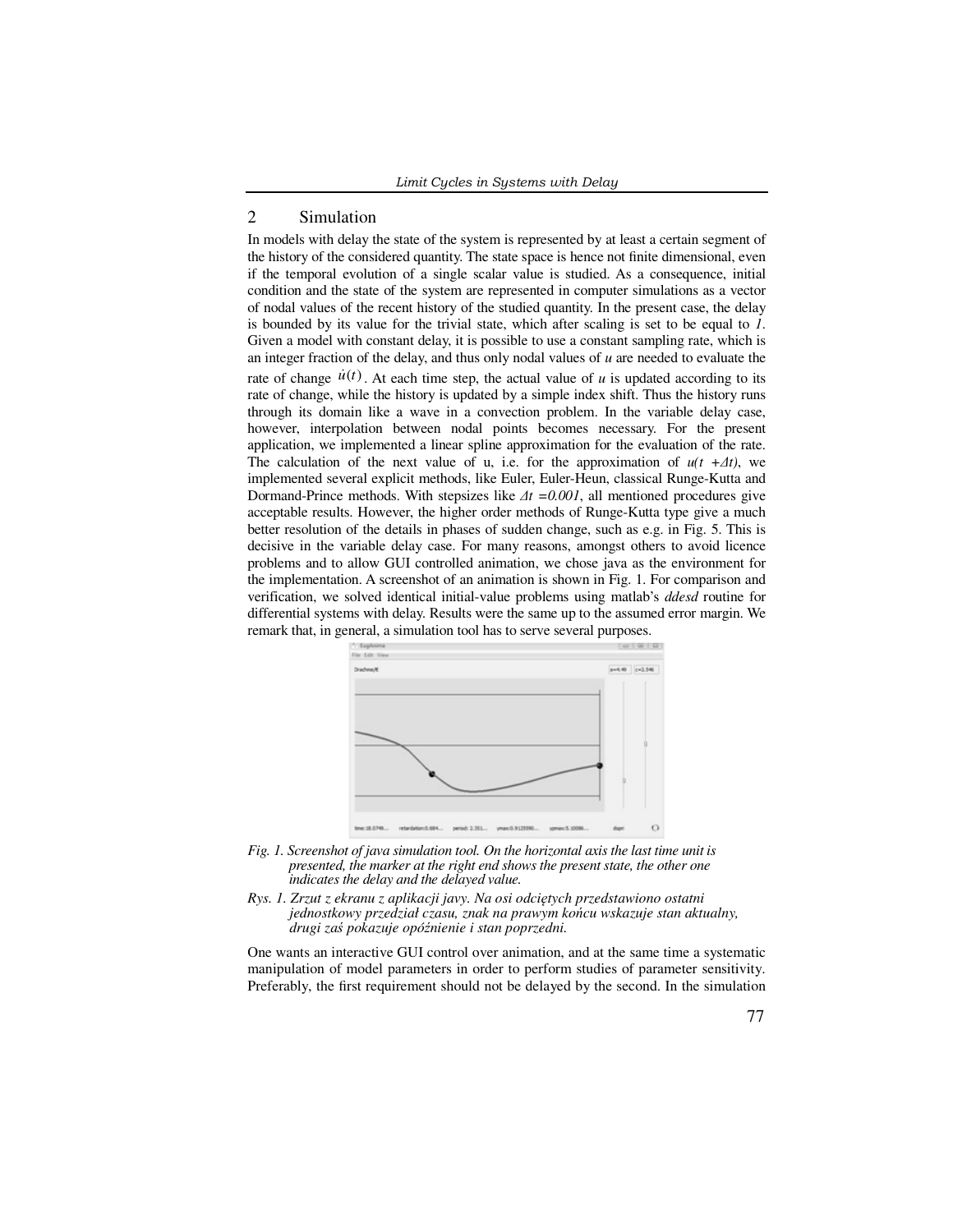#### Kurt FRISCHMUTH

tool, we used different threads in order to split the numerical load between several processor cores. It is possible and desirable to assign the systematic parameter studies to several servers, while performing the actual animation on the local host.

#### 3 Results

In this section we show a selection of simulated exchange rates, based on the dynamical delay model (10). We show a temporal trajectory, starting from a given history, in Fig. 2. The nontrivial cyclic behavior seen in Fig. 2 can be observed for values of the model parameter *a* starting from  $a =1$ . In Fig. 3 approximated values of the amplitudes have been plotted against the value of *a*. Technically, a trajectory starting from a perturbed state near equilibrium has been traced over 10 cycles, the maximum of *u* over the next cycle has been assumed as amplitude of the limit cycle. We observe the onset of instability at around *a =0.99*. Further, the frequency of the limit cycle is studied, again for varying *a*, but for one fixed delay function *d* and the standard nonlinear function *g*.



- *Fig. 2. Course values as function of time. After a transient phase the solution becomes periodic. The period is always longer than the maximum delay.*
- *Rys. 2. Wartości kursu jako funkcja czasu. Po fazie przejściowej rozwiązanie staje się okresowe. Okres zawsze jest dłuższy od maksymalnego opóźnienia.*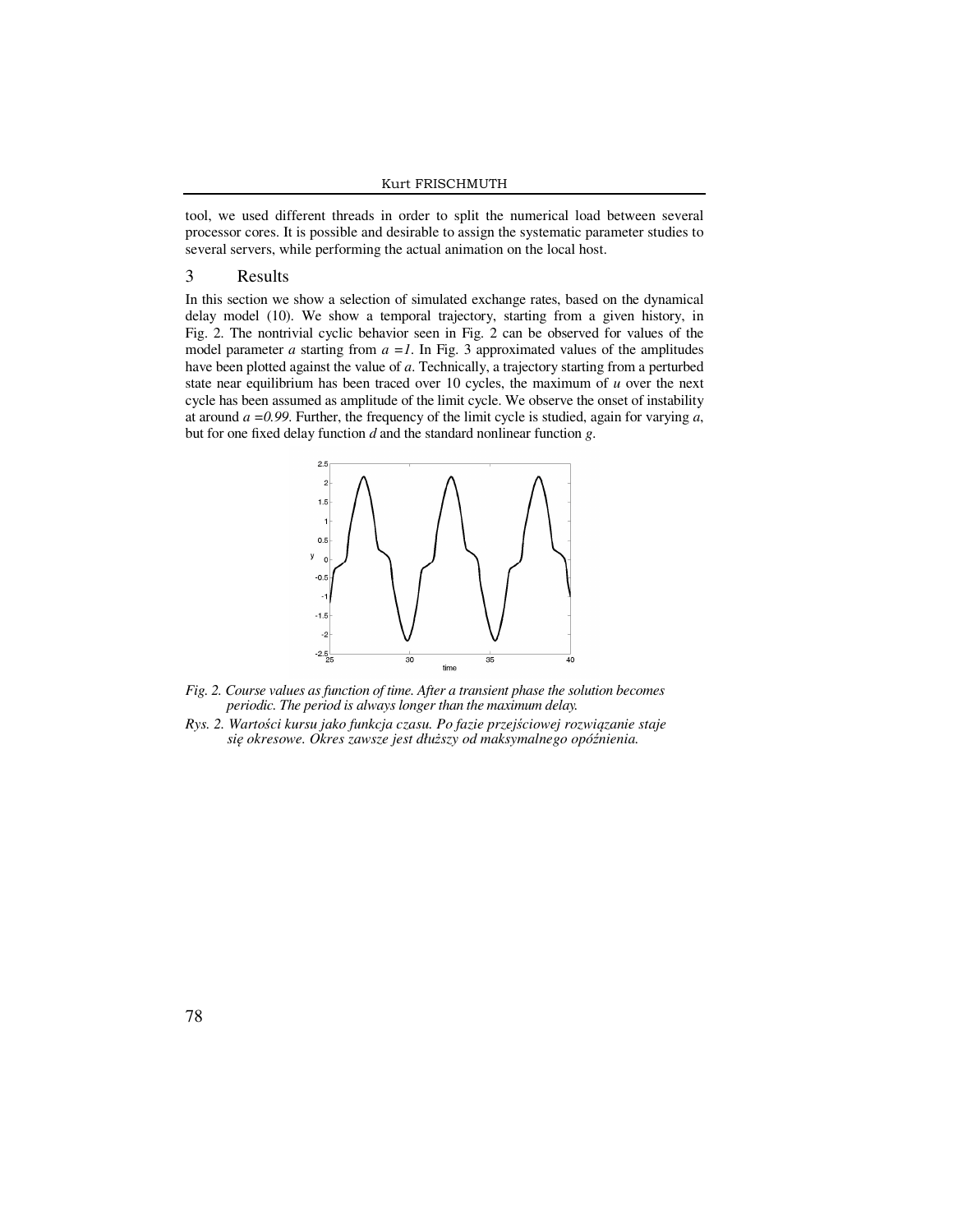

*Fig. 3: Amplitudes of limit cycle as function of a. The onset of instability is at*  $a \approx 1$ *. Rys. 3: Amplitudy cykli w zależności od a. Utrata stabilności następuje przy a ≈ 1.* 





*Rys. 4. Częstość cykli w zależności od a. Okres maleje od około 30 do 10, kiedy a rośnie od 1 do 1.05.* 

It is evident, see Fig. 4, that the frequency is increasing, the larger *a*, the larger the amplitude, and the shorter the period of the cycles. The results presented in Figs. 3 and 4 have been obtained using background threads, as mentioned in the previous section. Next, we studied the sensitivity of the model to the choice of the delay function *d*.

The effect of shrinking delay in states far from equilibrium results in reduced cycles, presented as phase portraits in Fig. 5. Note the non-convex shape and the sharp curvatures of the cycles in the variable delay case. The delay itself reaches its maximum when *u* vanishes, notice that there are phases of slower change near the equilibrium. Then, there is a quick drop of the delay to approximately *1/3* and an equally quick recovery, cf. Fig. 6.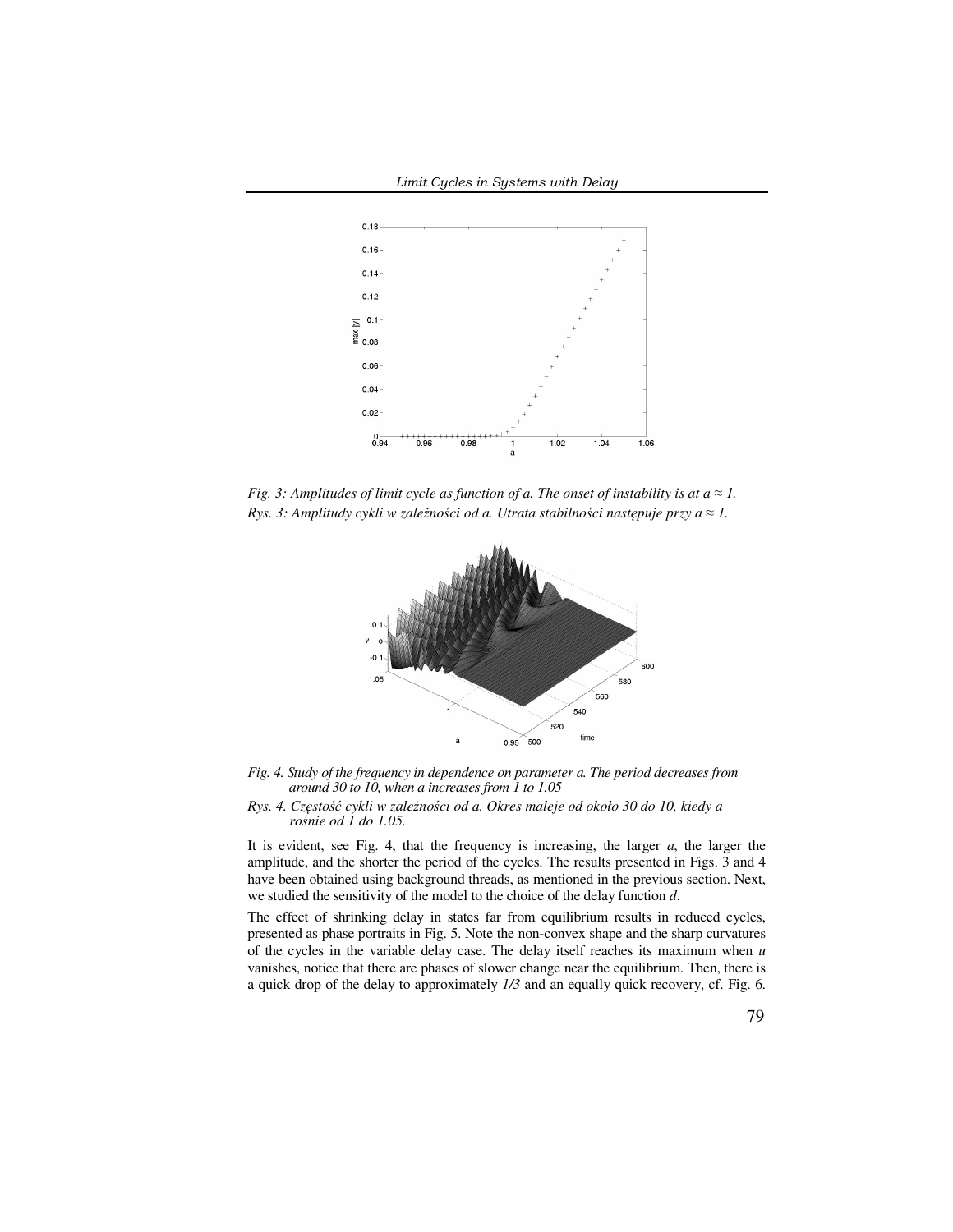#### Kurt FRISCHMUTH

For analysis and numerical implementation, the rate of the delayed time *t−d(u(t))* plays an essential role. In fact, the analysis in [1] relays on this quantity to be strictly increasing. Fig. 7 shows that this condition is not necessary. In fact, the delayed time may run backwards on short intervals. For the implementation this means that the history of the studied quantity must not be forgotten once it has been used. In fact, the same past state value maybe used more than once for comparison with future values.

## 4 Conclusions

The considered delay model describing the dynamics of a single scalar quantity yields self-generated cycles in a certain range of model parameters, while for small parameters the trivial equilibrium solution is stable. Computer simulations are qualitatively in accordance with analytical results if the latter are applicable. Further, two different numerical methods were verified to give consistent results. A java simulation tool with graphical user interface allows to perform fast parameter studies and to quickly assess the effect of changes in model components.



- *Fig. 5. Limit cycles for constant and variable delay on the speed vs value plane. Typically in the variable delay case, the transition through the equilibrium point*  leads to sharp changes of direction. Maximum deviations and speeds are smaller *than for a constant delay of d = 1.*
- *Rys. 5. Cykle graniczne w przypadku stałego i zmiennego opóźnienia w płaszczyźnie aktualnej szybkości i wartości. Typowe jest, ze przy zmiennym opóźnieniu przejście przez punkt równowagi wiąże się ze znaczna zmianą kierunku. Maksymalne odchylenia kursu i szybkości są mniejsze niż przy stałym opóźnieniu równym 1.*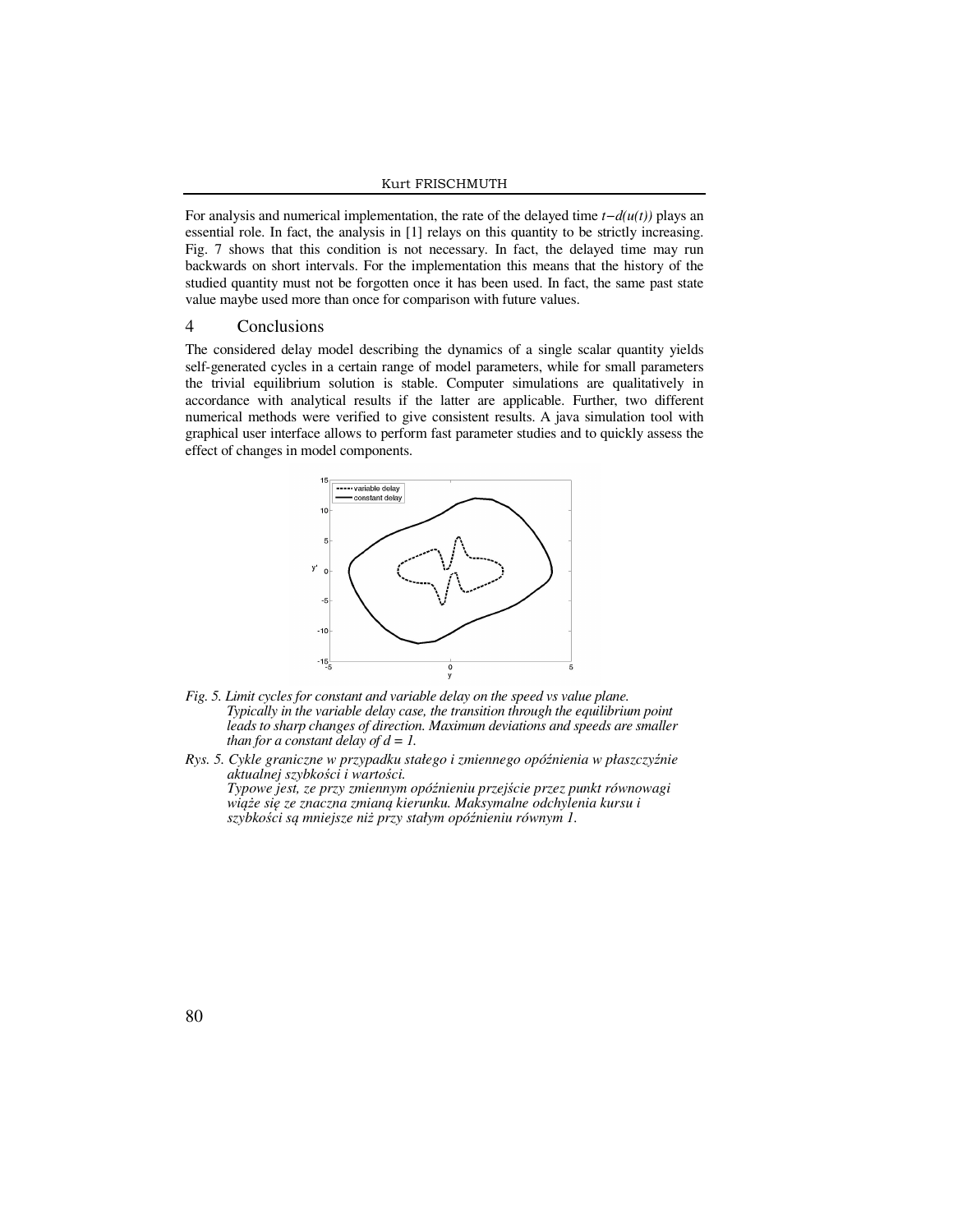

*Fig. 6. The delay as a function of time.* 

*When approaching the equilibrium point, the delay increases, so that the retarded time hardly grows.* 

*Rys. 6. Opóźnienie jako funkcja czasu. Przy zbliżeniu do punktu równowagi wartość opóźnienia rośnie, tak że może dochodzić do stagnacji czasu opóźnionego.* 



- *Fig. 7. The rate of the retarded time as function of present time. At certain moments the delayed time may run backwards – if the delay grows faster than the present time runs forward.*
- *Rys. 7. Szybkość czasu opóźnionego jako funkcja czasu aktualnego. W pewnych chwilach czas opóźniony może biec wstecz. Zdarza się to, gdy opóźnienie rośnie szybciej niż biegnie aktualny czas.*

It turned out that the model behavior is robust with respect to the choice of the nonlinearity *g* and the delay function *d*. In future work the model should be refined and extended. The vector case, were more than one currency is traded, several delays and nonsymmetric delay functions may occur, is still open for analysis. The simulation tool developed for the currency exchange rate model may be extended to other applications such as for instance the air flow control in Otto engines.